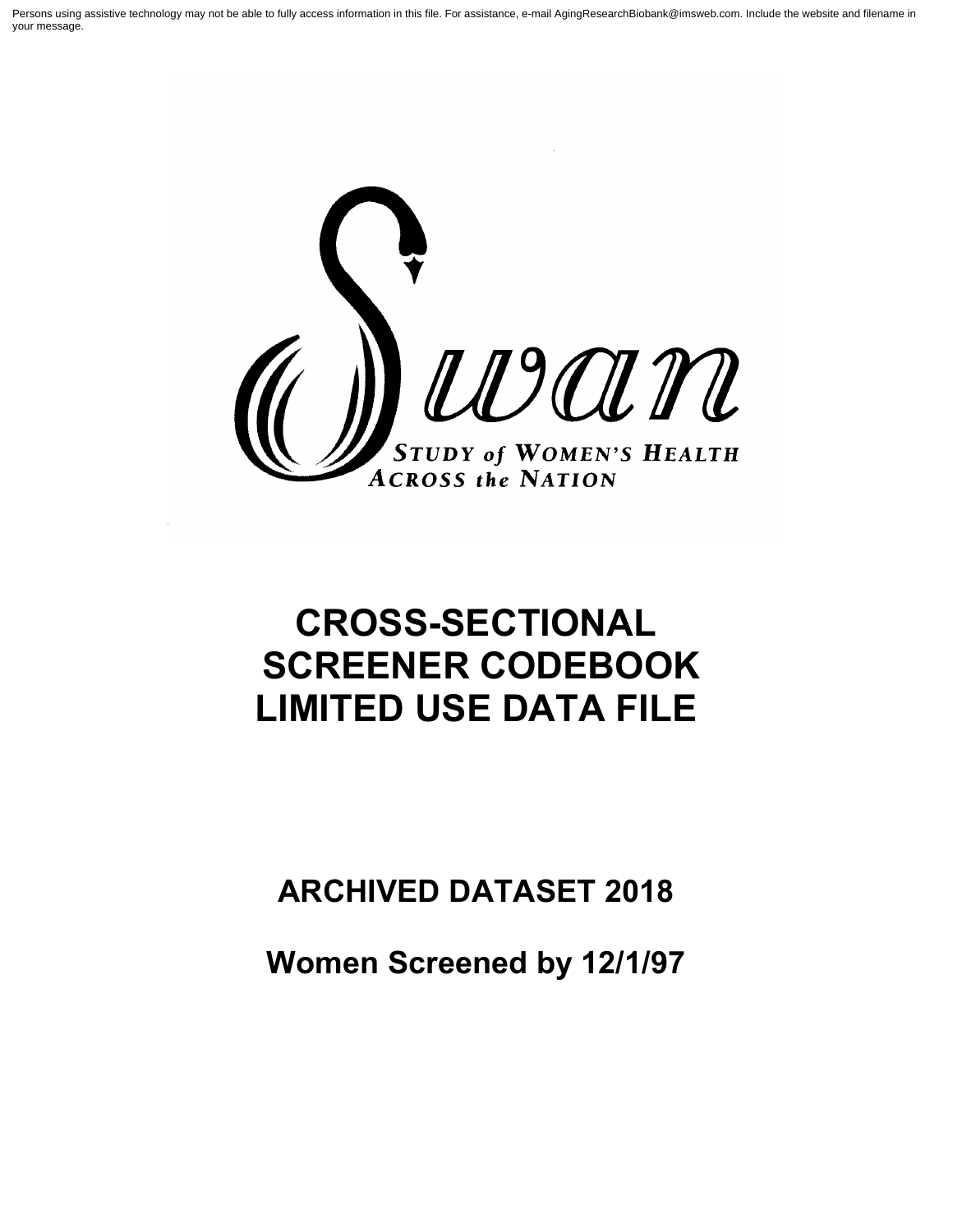#### *1. Who is included in the public use dataset:*

The dataset contains information from 16,131 women who responded to the SWAN cross-sectional screening interview during the period from 11/1/1995 through 12/1/1997 from the 7 clinical sites participating in the SWAN longitudinal study. The sites include Boston, MA, Pittsburgh, PA, Oakland and Los Angeles, CA, Detroit, MI, Newark, NJ and Chicago, IL. This dataset excluded one woman from the Pittsburgh, PA site whose age exceeded the eligibility criteria and twelve women from the New Jersey site who did not participate in the screener.

#### **2.** *Changes made to ensure standard coding***:**

Some changes to the data received from sites were necessary to assure standard coding across sites. Since standard missing codes were not yet implemented at all sites, any variable coded less than or equal to 0 was set to missing in the SAS data set (i.e., "." in SAS). The exceptions to this rule were:

- Psychosocial variables (Q19-26) for which the code -8 = Don't Know was retained (i.e., -8 was not set to missing);
- Five variables for which "0" was a valid code (Q9.2, 18, 23, 26, 28) "0" was retained (i.e., "0" was not set to missing).

Original missing codes (-1: not applicable, -7: refused, -8: don't know, -9: missing) have been recoded to SAS missing codes (.B: not applicable, .D: refused, .C: don't know, and .A: missing).

Coding for two skip patterns also was corrected. First, Q9.2 *(How many cigarettes, on average do you smoke per day now?)* should have been skipped by all participants who said "NO" to Q9 or Q9.1; Q9.2 was set to missing for all nonsmokers. Second, Q17 (*In the past 3 months, have you taken any female hormones, including birth control pills)* should have been skipped by all participants who said "NO" to both Q15 and Q16; Q17 was set to missing for all hormone nonusers.

Coding for the Medical Outcomes Study Short Form (SF36PF) physical functioning questions was corrected. If the participant responded "No" to Q.5., "*Are you limited in any way in your activities because of any impairments or health problems?*", then the questions for 5.1a-5.1j were coded as -1 "Not Applicable".

The assigned participant ID has been replaced with a randomly generated SCREENID in order to protect participant privacy. The 3,302 participants who continued past the screening visit into the study also have a separate, randomly assigned, ID variable (ARCHID) that is consistent across study visits.

Race/Ethnicity (RACE) was condensed into the following categories:

- 1: Black/African American
- 2: Chinese/Chinese American
- 3: Japanese/Japanese American
- 4: Caucasian/White Non-Hispanic
- 5: Hispanic.

Participant study site is provided from the Screener dataset, coded as:

11= Detroit, MI 12= Boston, MA 13= Chicago, IL 14= Oakland, CA 15= Los Angeles, CA 16= Newark, NJ 17= Pittsburgh, PA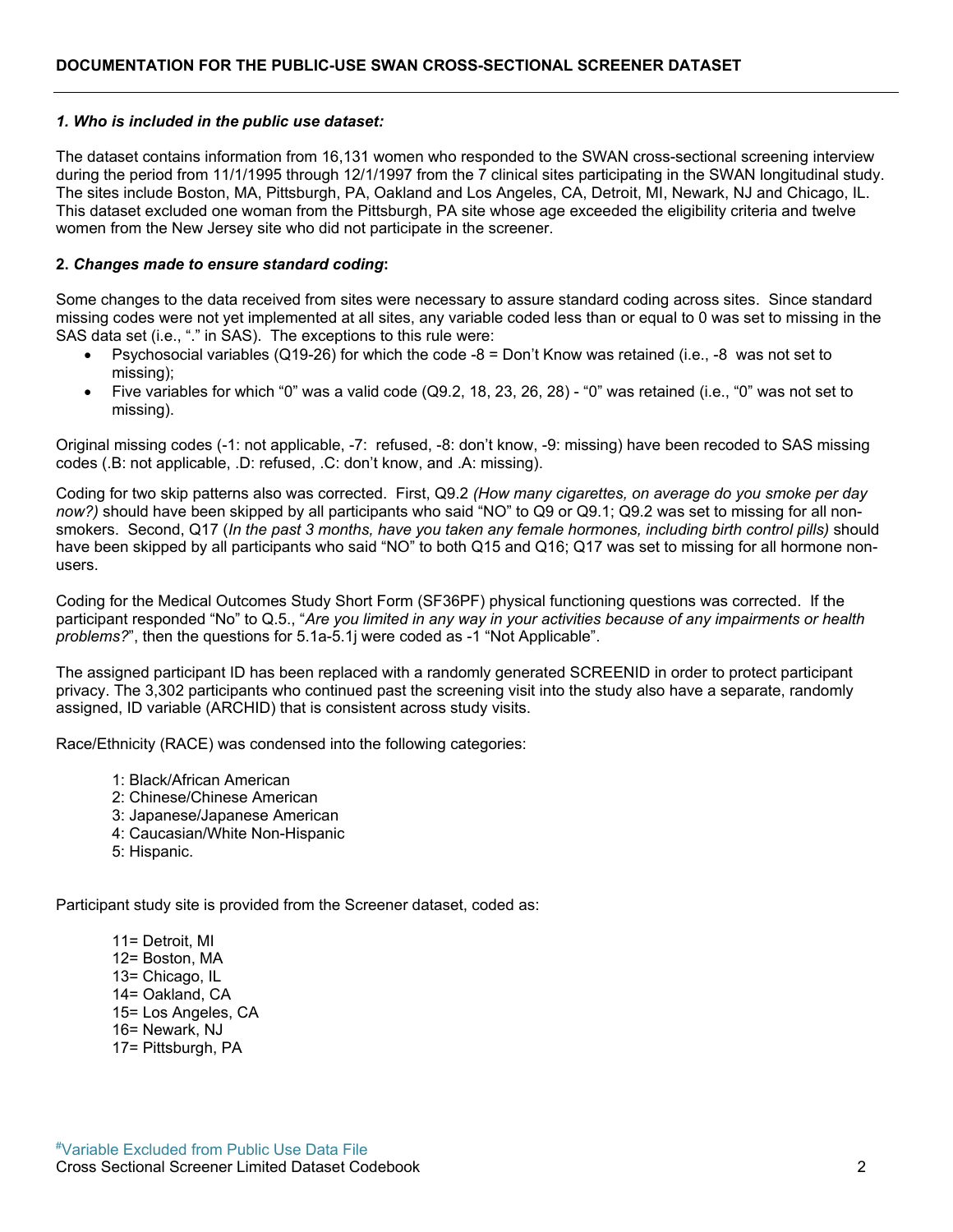- **3.** *Created variables***:** Some key standard variables anticipated to be needed for many analyses were created.
- AGE: rounded down to nearest year
- Months since last menstrual period (LMPMOS) was calculated from the month, day, and year of the last menstrual period (LMP). For women who remembered the month and year but not the day, 15 was imputed for the missing day (except in 6 cases where the last day of the month was imputed to make the LMP date less than 3 months before the screener date). These cases are flagged (indicated by the variable MEN\_FLAG) so that they may be set to missing in a particular analysis if this imputation is deemed inappropriate. The number of months since LMP was calculated from LMP date and Screener II completion date. Note that LMP date was collected only for those women who said they had had a menstrual period in the last three months.
- Menopausal status (STATUS) was coded as:

2: if the participant had not had a menstrual period in the past 12 months (Natural Post)

- 3: if the participant had bleeding in the preceding 12 but not the preceding 3 months (Late Perimenopausal)
- 4: if the participant had had a menstrual period in the past 3 months and had experienced irregularity (from Q13) (Early Perimenopausal)
- 5: if the participant had had a menstrual period in the past 3 months and had not experienced irregularity (Premenopausal)
- 7: if the participant had experienced bleeding in the past 12 months and had used reproductive hormones in the past 3 months (Undetermined due to HT use). Menopause status is undetermined for recent hormone users reporting bleeding in the past 12 months because the bleeding may have been due to either the hormone use or to natural bleeding patterns.

Menopause status was set to missing for women who reported 12+ months of amenorrhea and said that their periods had stopped because of medication, pregnancy, or severe weight loss. Menopause status was also set to missing for women who had either a hysterectomy (Q11a) and/or oophorectomy (Q11b) because a positive answer to either surgical question caused the last menstrual period questions (Q12-14) to be skipped, so a determination of Post prior to surgery was not available.

- Ever-use of reproductive hormones (HORMEVER) was derived from Q15-16.
- Use of reproductive hormones in the past 3 months (HORM3) was calculated from Q15-17; while Q17 (HORM 3) is skipped for never-users of hormones, HORM3 is coded as 0 (NO) for all non-users.
- The average number of cigarettes currently smoked per day (NUM\_CIG) was created from questions 9, 9.1, and 9.2, and was coded 0 for all those not currently smoking (the 0's include those who never smoked, those who smoked only in the past, plus a few current smokers who indicated an average consumption of 0 cigarettes per day).
- A 5-category education variable (DEGREE) was created from question 28, and indicates
	- 1: Less than High School
	- 2: High school only
	- 3: Some College/Technical School
	- 4: College degree
	- 5: Post Graduate Education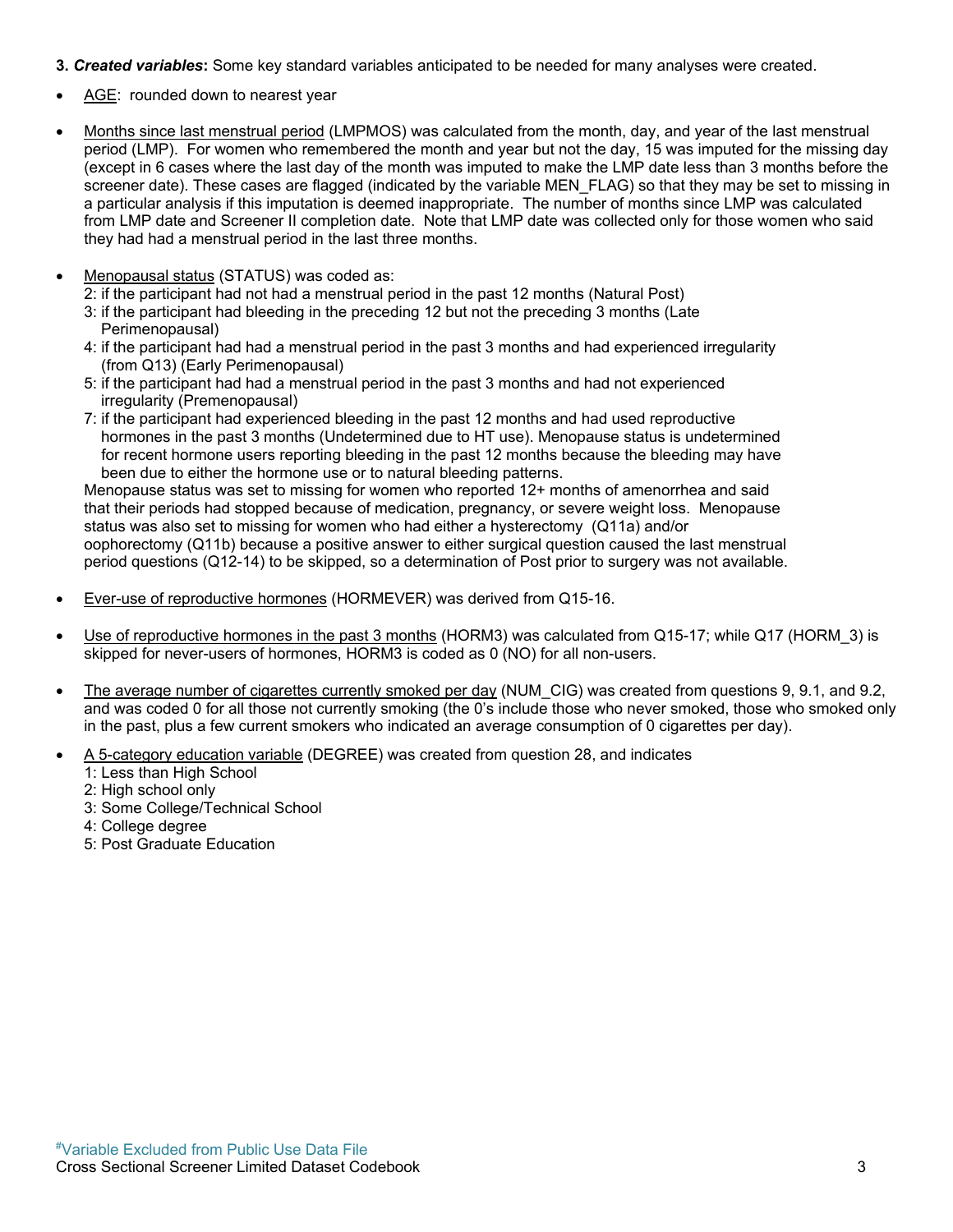- Body mass index (BMI) was calculated from metric height and weight measures.
- Weight groups in 5 kilogram intervals (WTKGGP) was created. The lower tail of the distribution was collapsed using the cut point of less than 40 kilograms and the upper tail of the distribution was collapsed using the cut point of greater than or equal to 166 kilograms.
- Reported Age at Hysterectomy (AGE\_R\_HYST) was created by taking the reported year of birth and subtracting it from the reported year of hysterectomy. In addition, the lower tail of the distribution was collapsed using the cut point of less than or equal to 20 years of age.
- Reported Age at Oophorectomy (AGE\_R\_OOPH) was created by taking the reported year of birth and subtracting it from the reported year of oophorectomy. In addition, the lower tail of the distribution was collapsed using the cut point of less than or equal to 20 year of age.
- Reported Age at Last Menstrual Period (AGE R LMP) was created by taking the reported year of birth and subtracting it from the reported year of the last menstrual period. Note that this question was asked only of participants who had reported no menstrual period in the last 12 months. The variable LMPMOS calculates the number of months since last menstrual period for those women who reported bleeding within the past 3 months.
- Marital Group (MARITALGP) was created from Q31, combining separated and divorced into category 3.
- Number of Children (NUMCHILD) was created from Q18. The upper tail of the distribution was collapsed using the cut point of greater than or equal to 5 children.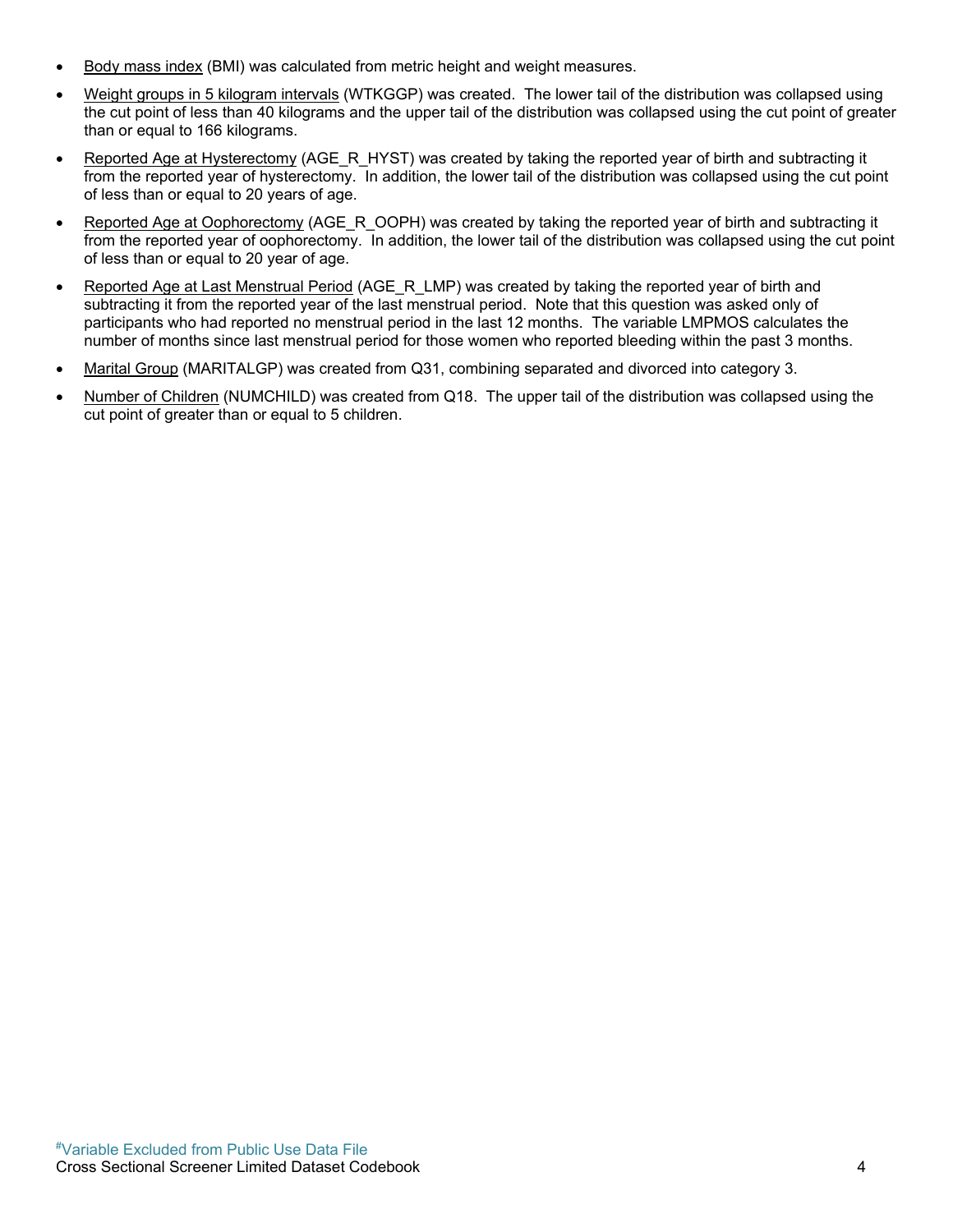**Study of Women's Health Across the Nation**

### **SCREENING QUESTIONNAIRE PART II**

#### **SECTION A. GENERAL INFORMATION**



(Interviewer ID is **# INTERID**)

<sup>~</sup> A randomly generated ID will be provided that is different from the original ID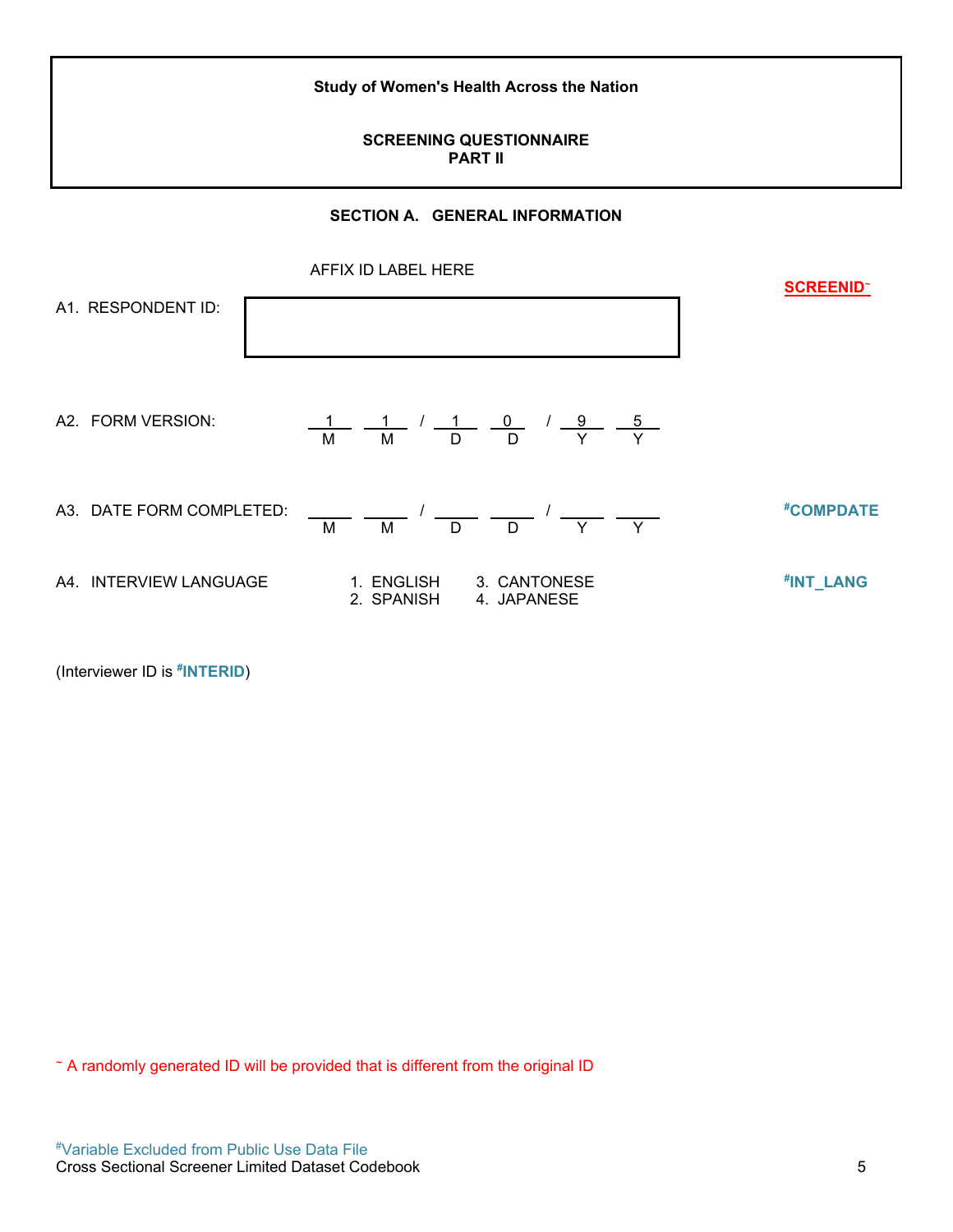#### **SECTION B**

First, I would like to ask some questions about your general health and aspects of your daily life.

1. Would you say your health in general is excellent, very good, good, fair or poor? **HEALTH** 

- 1. EXCELLENT
- 2. VERY GOOD
- 3. GOOD
- 4. FAIR
- 5. POOR
- -8. DK
- -7. REFUSED
- 2. About how long has it been since you last visited a doctor, nurse practitioner, or other health care provider for a routine health check-up? **LVISIT**
	- 1. WITHIN THE PAST YEAR
	- 2. AT LEAST 1 BUT LESS THAN 3 YEARS AGO
	- 3. 3-5 YEARS AGO
	- 4. MORE THAN 5 YEARS AGO
	- 5. NEVER
	- -8. DK
	- -7. REFUSED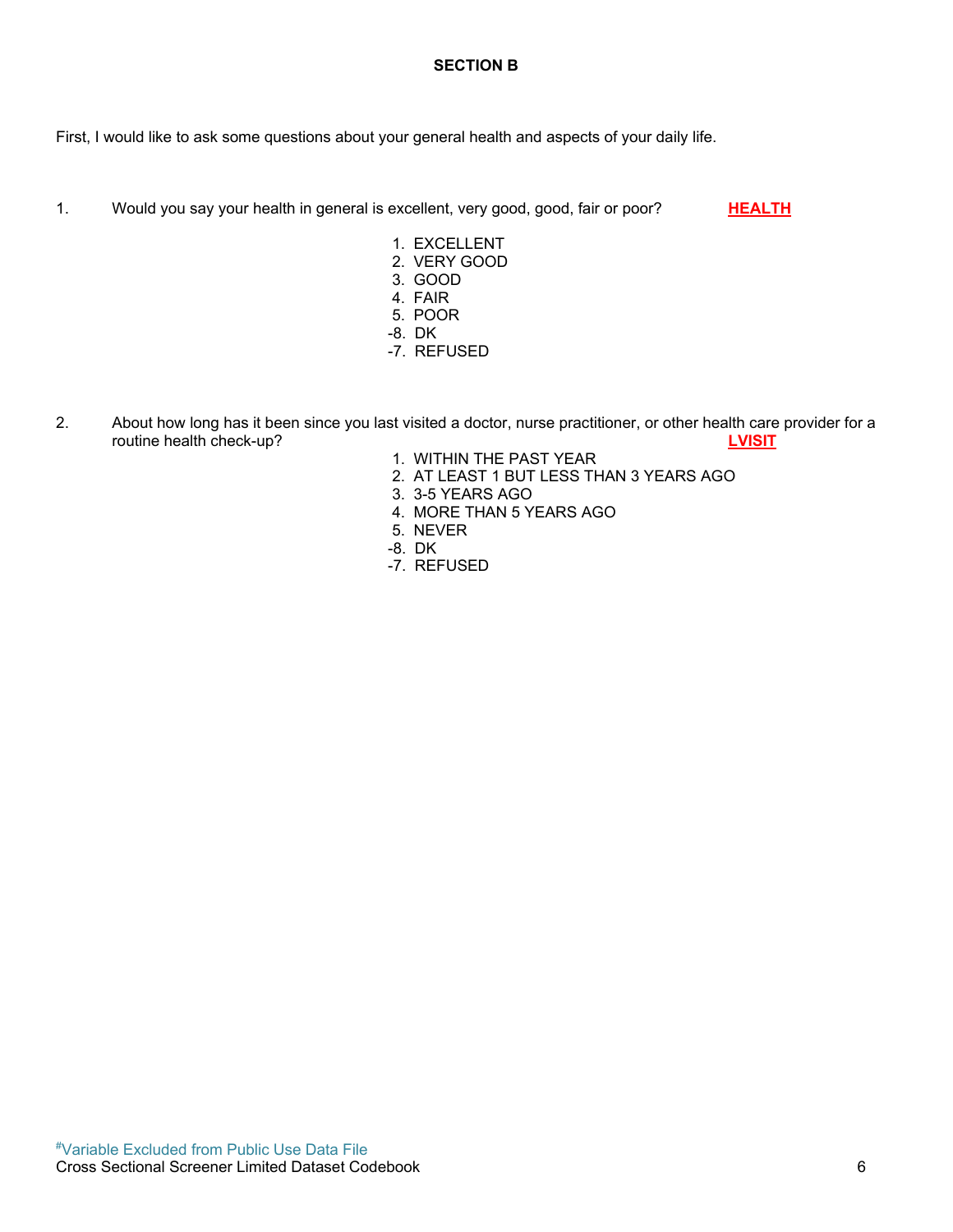3. Has a doctor, nurse practitioner or other health care provider <u>ever</u> told you that you had: [ IF YES: Are you currently taking medication for this condition?]

| a. High blood pressure<br><b>HIGH_BP</b>                               | 1. NO (GO TO b)<br>$-8.$ DK $(GOTOb)$<br>-7. REFUSED (GO TO b)        | 2. YES $\rightarrow$ | 3.1.a Are you currently taking medication<br>for this condition? MHIGHBP<br>1. NO<br>2. YES<br>$-8.$ DK<br>-7. REFUSED                           |
|------------------------------------------------------------------------|-----------------------------------------------------------------------|----------------------|--------------------------------------------------------------------------------------------------------------------------------------------------|
| b. Diabetes<br><b>DIABETE</b>                                          | 1. NO (GO TO c)<br>-8. DK (GO TO c)<br>-7. REFUSED (GO TO c)          | 2. YES $\rightarrow$ | 3.1.b Are you currently taking medication<br>for this condition? MDIABET<br>1. NO<br>2. YES<br>$-8.$ DK<br>-7. REFUSED                           |
| c. Heart attack or angina<br><b>HEART</b>                              | 1. NO (GO TO d)<br>-8. DK (GO TO d)<br>-7. REFUSED (GO TO d)          | 2. YES $\rightarrow$ | 3.1.c Are you currently taking medication<br>for this condition? MHEART<br>2. YES<br>1. NO<br>$-8.$ DK<br>-7. REFUSED                            |
| d. Arthritis<br><b>ARTHRIT</b>                                         | 1. NO (GO TO e)<br>-8. DK (GO TO e)<br>-7. REFUSED (GO TO e)          | 2. YES $\rightarrow$ | 3.1.d Are you currently taking medication<br>for this condition? MARTH<br>1. NO<br>2. YES<br>$-8.$ DK<br>-7. REFUSED                             |
| e. Osteoporosis, brittle or<br>thinning bones<br><b>OSTEOPR</b>        | 1. NO (GO TO f)<br>$-8.$ DK (GO TO f)<br>-7. REFUSED (GO TO f)        | 2. YES $\rightarrow$ | 3.1.e Are you currently taking medication<br>for this condition?<br><b>MOSTEOP</b><br>2. YES<br>1. NO<br>$-8.$ DK<br>-7. REFUSED                 |
| f. Fibroids, benign growths<br>of the uterus or womb<br><b>FIBROID</b> | 1. NO (GO TO g)<br>$-8.$ DK (GO TO $g$ )<br>-7. REFUSED (GO TO g)     | 2. YES $\rightarrow$ | 3.1.f Are you currently taking medication<br>for this condition? MFIBROID<br>1. NO<br>2. YES<br>$-8.$ DK<br>-7. REFUSED                          |
| g. Cancer, other than<br>skin cancer<br><b>CANCER</b>                  | 1. NO (GO TO Q.4)<br>-8. DK (GO TO Q.4)<br>-7. REFUSED (GO TO<br>Q.4) | 2. YES $\rightarrow$ | 3.1.g Are you currently taking medication<br>for this condition?<br><b>MCANCER</b><br>1. NO<br>2. YES<br>$-8.$ DK<br>-7. REFUSED<br>GO TO Q. 3.2 |
|                                                                        |                                                                       |                      |                                                                                                                                                  |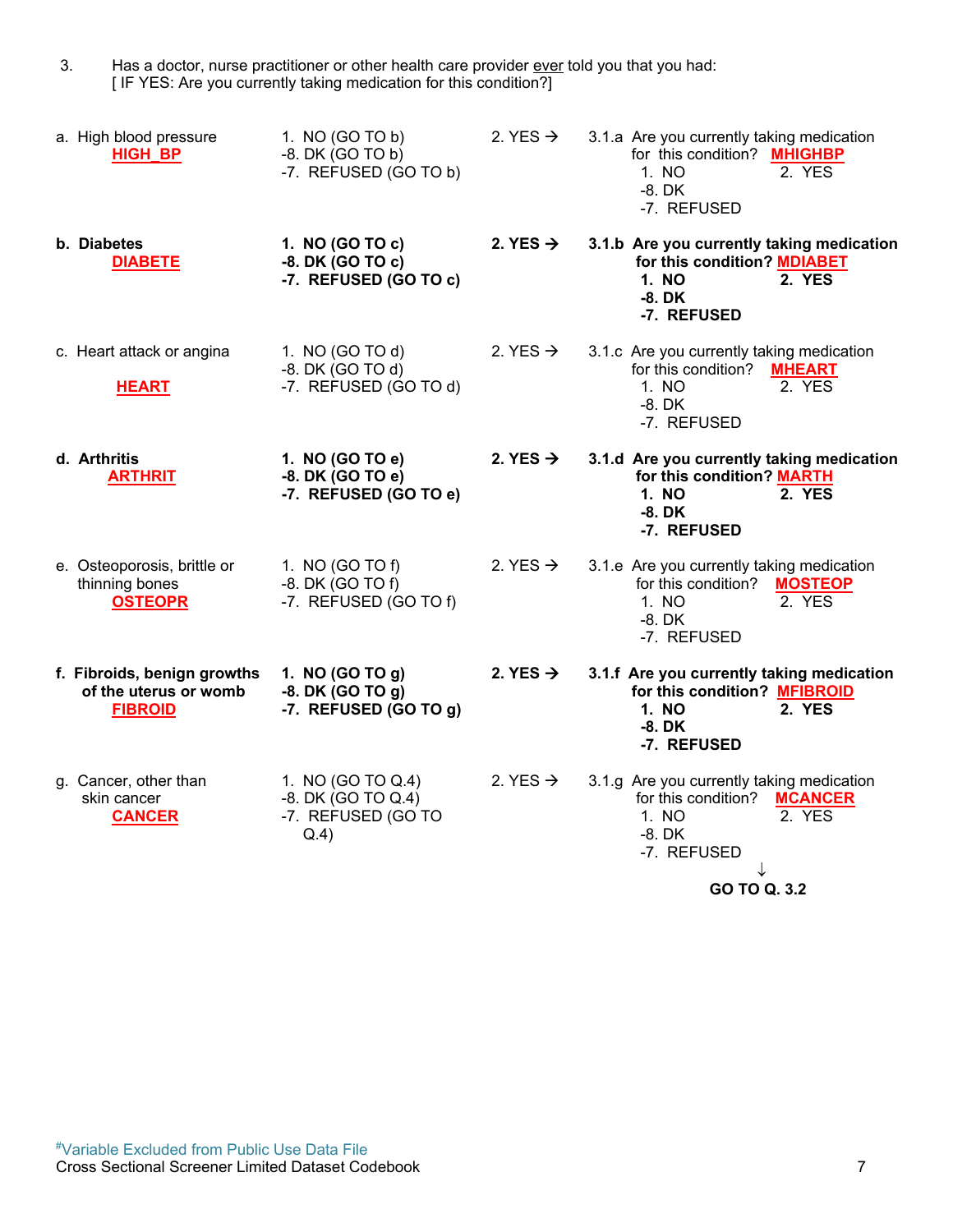#### 3.2 What was/is the primary site of the cancer? **#SITECANC**

- 01. LUNG 06. OVARY 02. COLON / RECTUM 07. THYROID<br>03. BREAST 08. BLOOD OI 08. BLOOD OR LYMPH NODES (e.g., LEUKEMIA, LYMPHOMA) 09. BRAIN 04. UTERUS 05. CERVIX 10. OTHER (e.g., BLADDER) -8. DK -7. REFUSED
- 4. I am going to read you a list of common problems that affect us from time to time in our daily lives. Please answer yes or no for each problem. Thinking back over the past two weeks, have you experienced: [ PROMPT AT \*: In the past two weeks have you experienced:]

| *a. Difficulty sleeping                                   | 1. NO | 2. YES | -8. DK   | -7. REF DIFFISLP       |
|-----------------------------------------------------------|-------|--------|----------|------------------------|
| * b. Night sweats                                         | 1. NO | 2. YES | -8. DK   | -7. REF NISWEAT        |
| c. Stiffness or soreness in joints,<br>neck, or shoulders | 1. NO | 2. YES | -8. DK   | -7. REF STIFF          |
| d. Headaches                                              | 1. NO | 2. YES | -8. DK   | -7. REF HEADACH        |
| *e. Hot flushes or flashes                                | 1. NO | 2. YES | $-8.$ DK | -7. REF HOTFLASH       |
| Forgetfulness                                             | 1. NO | 2. YES | -8. DK   | -7. REF FORGET         |
| g. Feeling tense or nervous                               | 1. NO | 2. YES | -8 DK    | -7. REF TENSE          |
| h. Feeling blue or depressed                              | 1. NO | 2. YES | -8. DK   | -7. REF DEPRESS        |
| i. Vaginal dryness                                        | 1. NO | 2. YES | -8. DK   | -7. REF DRYNESS        |
| *j. Irritability or grouchiness                           | 1. NO | 2. YES | $-8.$ DK | -7. REF <b>IRRITAB</b> |
| k. Heart pounding or racing                               | 1. NO | 2. YES | -8. DK   | -7. REF HEARTBO        |
| I. Leaking urine                                          | 1. NO | 2. YES | -8. DK   | -7. REF <b>URINE</b>   |

5. Are you limited in any way in your activities because of any impairments or health problems? **LIMITED**

1. NO (GO TO Q. 6) 2. YES -8. DK (GO TO Q.6)

-7. REFUSED (GO TO Q.6)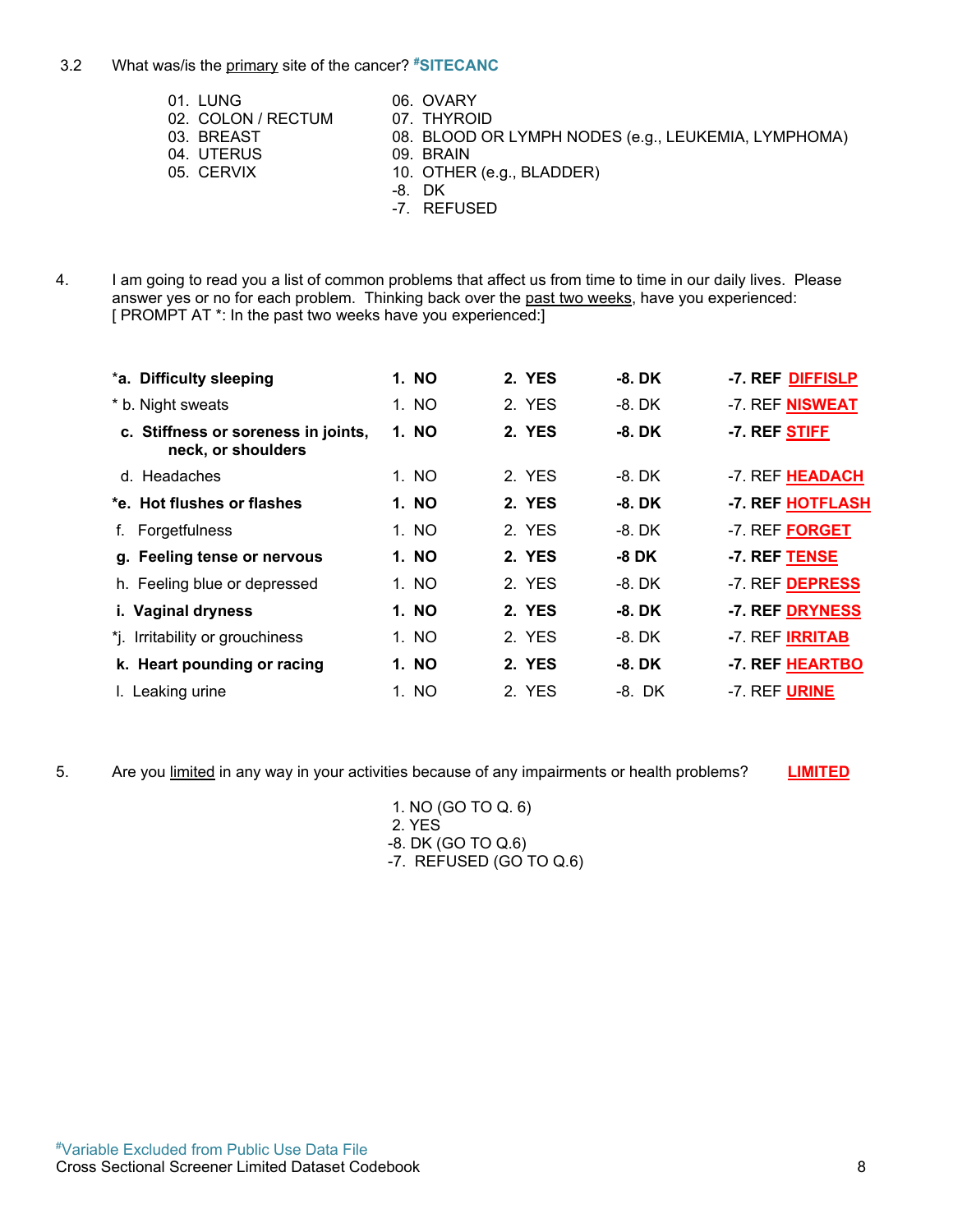5.1. The following items are about activities you might do during a typical day. Does your health now limit you a lot, a little or not at all in each of these activities: [PROMPT AT \*: Does your health now limit you a lot, a little or not at all in:]

|     |                                    | (CHECK ONE FOR EACH ACTIVITY) |                |                |     |                  |
|-----|------------------------------------|-------------------------------|----------------|----------------|-----|------------------|
|     |                                    | <b>YES</b>                    | YES,           | NO, NOT        |     | DK REFUSED       |
|     |                                    | LIMITED                       | <b>LIMITED</b> | <b>LIMITED</b> |     |                  |
|     |                                    | A LOT                         | A LITTLE       | AT ALL         |     |                  |
|     | *a. Vigorous activities, such as   |                               |                |                |     |                  |
|     | running, lifting heavy objects,    |                               |                |                |     |                  |
|     | participating in strenuous sports  | 1.                            | 2.             | 3.             | -8. | $-7. V$ $ACTI$   |
|     | *b. Moderate activities, such as   |                               |                |                |     |                  |
|     | moving a table, pushing a vacuum   |                               |                |                |     |                  |
|     | cleaner, bowling or playing golf   |                               | 2.             | 3.             | -8. | -7 <b>M ACTI</b> |
|     | *c. Lifting or carrying groceries. |                               | 2.             | 3.             | -8. | -7. LIFTING      |
| d.  | Climbing one flight of stairs      |                               | 2.             | 3.             | -8. | -7. CLIMB1       |
| е.  | Climbing several flights of stairs |                               | 2.             | 3.             | -8. | -7. CLIMBS       |
| f.  | Bending, kneeling, or stooping     |                               | 2.             | 3.             | -8. | -7. BENDING      |
| g   | Walking one block                  |                               | 2.             | 3.             | -8. | -7. <b>WALK1</b> |
| *h. | Walking several blocks             |                               | 2.             | 3.             | -8. | -7. WALKS        |
| Ĺ.  | Walking more than a mile           | 1.                            | 2.             | 3.             | -8. | -7. WALKM        |
|     | Bathing or dressing yourself       |                               | 2.             | 3.             | -8. | -7. BATHING      |
|     |                                    |                               |                |                |     |                  |

#### 6. In comparison with other women your age, is your usual level of physical activity: **PHY\_ACT**

- 1. Much less than other women your age
- 2. Somewhat less
- 3. About the same as other women your age
- 4. Somewhat more or
- 5. Much more than other women your age
- -8. DK
- -7. REFUSED

7. How tall are you without shoes?

| FEET | INCHES OR          | <b>TALLINCH</b> |
|------|--------------------|-----------------|
|      | <b>CENTIMETERS</b> | <b>TALLCM</b>   |
|      |                    |                 |

- -8. DK
- -7. REFUSED
- 8. How much do you weigh when you are wearing light clothing?

| POUNDS OR<br><b>KILOS</b> | <b>WT LBS</b><br><b>WT KGS</b> |
|---------------------------|--------------------------------|
| -8. DK<br>-7. REFUSED     |                                |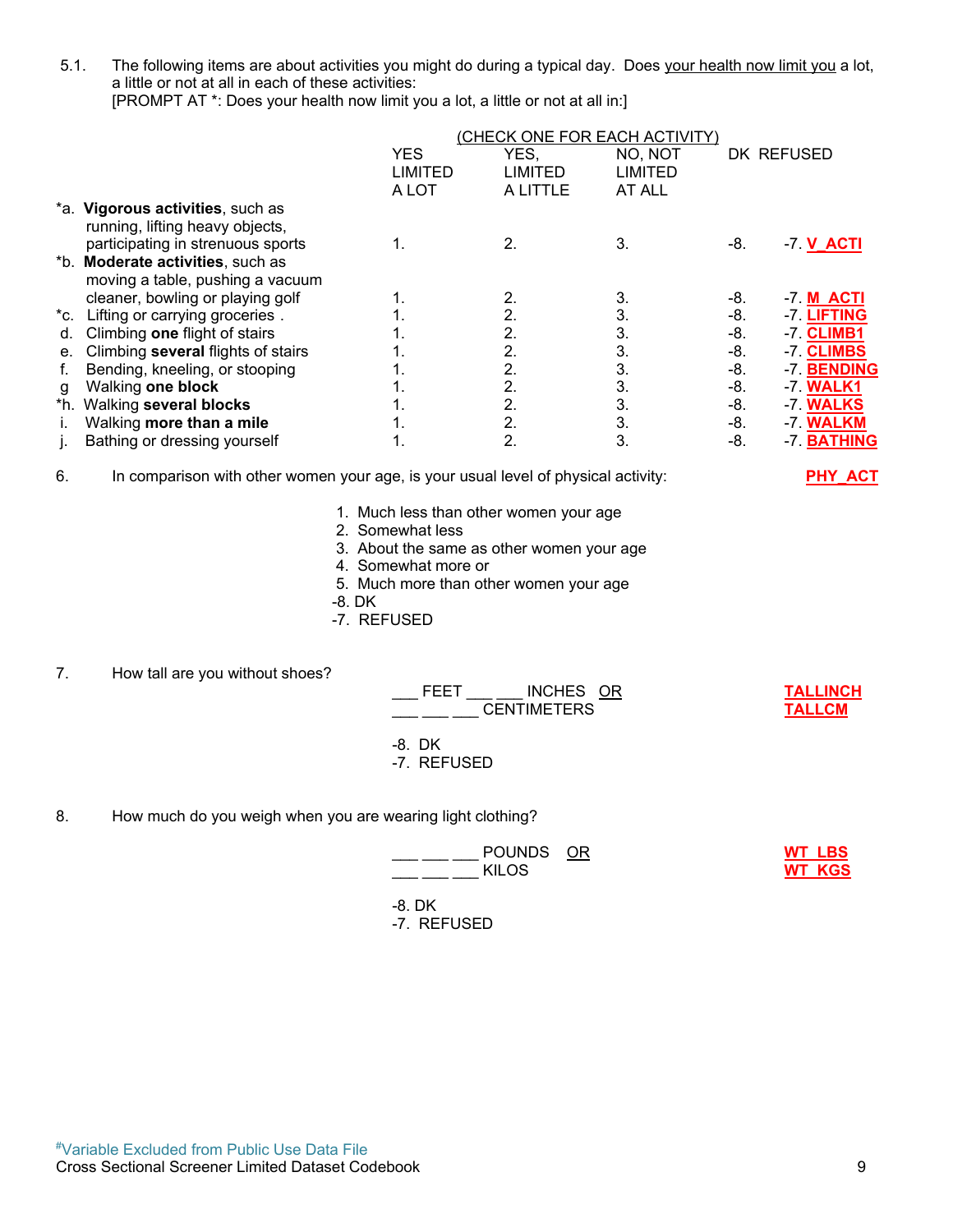9. Have you ever smoked a total of at least 20 packs of cigarettes over your lifetime or at least 1 cigarette per day for at least 1 year? **SMOKED**

| 1. NO (GO TO Q.10)         | 2. YES |
|----------------------------|--------|
| -8. DK (GO TO Q.10)        | -Jz    |
| -7. REFUSED $(GO$ TO Q.10) |        |

9.1. Do you smoke cigarettes now? **SMOKE\_R**

1. NO (GO TO Q.10) 2. YES -8. DK ( GO TO Q.10) -7. REFUSED (GO TO Q.10)

9.2. How many cigarettes, on average, do you smoke per day now? **NO\_CIG**

> $\frac{CIGARETTES}{CIGR}$  PER DAY [CODE AS "000" IF 3 OR LESS PER WEEK]

-8. DK

-7. REFUSED

We know relatively little about reproductive health as it influences women after the age of 40. The next few questions I<br>would like to ask are about this area of your health. would like to ask are about this area of your health.

- 10. Are you currently pregnant?
	- 1. NO
	- 2. YES (GO TO Q.15)
	- -8. DK
	- -7 REFUSED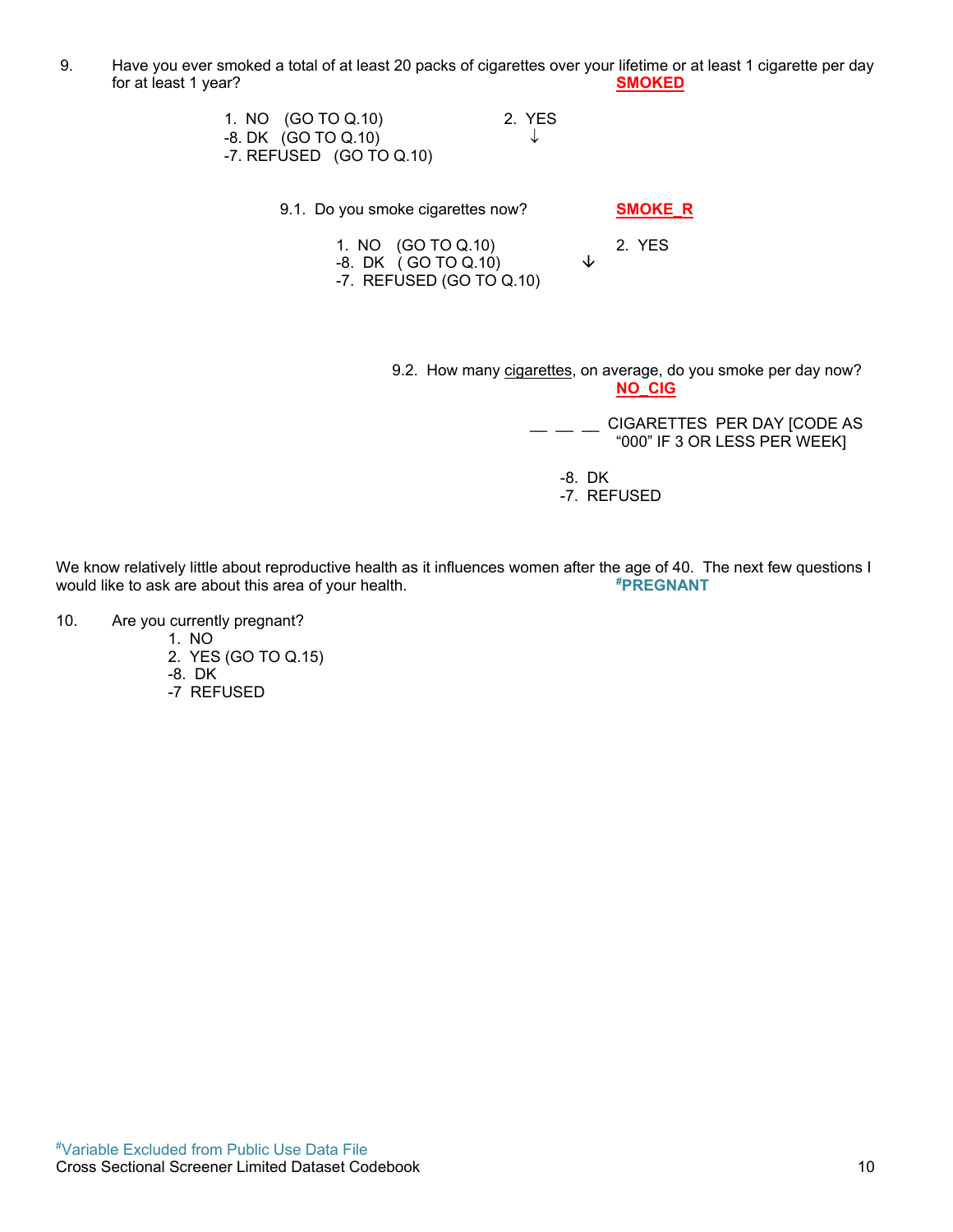#### 11. Have you had the following surgical procedures? **HYSTERE**

a. Hysterectomy, an operation to remove your uterus or womb?

| 1. NO (GO TO Q.11.b)       | 2. YES |
|----------------------------|--------|
| -8. DK (GO TO Q.11.b)      |        |
| -7. REFUSED (GO TO Q.11.b) |        |

11.1 IF YES: Can you tell me approximately what year this was performed? **#YR\_HYSTE**

 $19$   $\_$  /

**AGE\_R\_HYST~**

-8. DK -7. REFUSED

- b. Both ovaries removed? **OVARIES**
	- 1. NO (GO TO Q.12) 2. YES -8. DK (GO TO Q.12) -7. REFUSED (GO TO Q.12)

11.2 IF YES: Can you tell me approximately what year this was performed? **#YR\_OVAR**

 $19$   $\_$  /  $\_$ 

**AGE\_R\_OOPH~**

-8. DK -7. REFUSED

#### IF YES TO Q.11.a OR 11.b GO TO QUESTION 15

12. Have you had a menstrual period in the <u>past 12 months</u>, that is since \_\_\_ \_\_ / \_\_\_ \_\_? **MENS\_12**  $\frac{1}{\text{MeV}} = \frac{1}{\text{MeV}}$  MONTH / YEAR 1. NO

2. YES (GO TO Q. 13)

- -8. DK (GO TO Q. 13)
- -7. REFUSED (GO TO Q.13)

#Variable Excluded from Public Use Data File Cross Sectional Screener Limited Dataset Codebook 11 ~Reported Age at Hysterectomy or Oophorectomy derived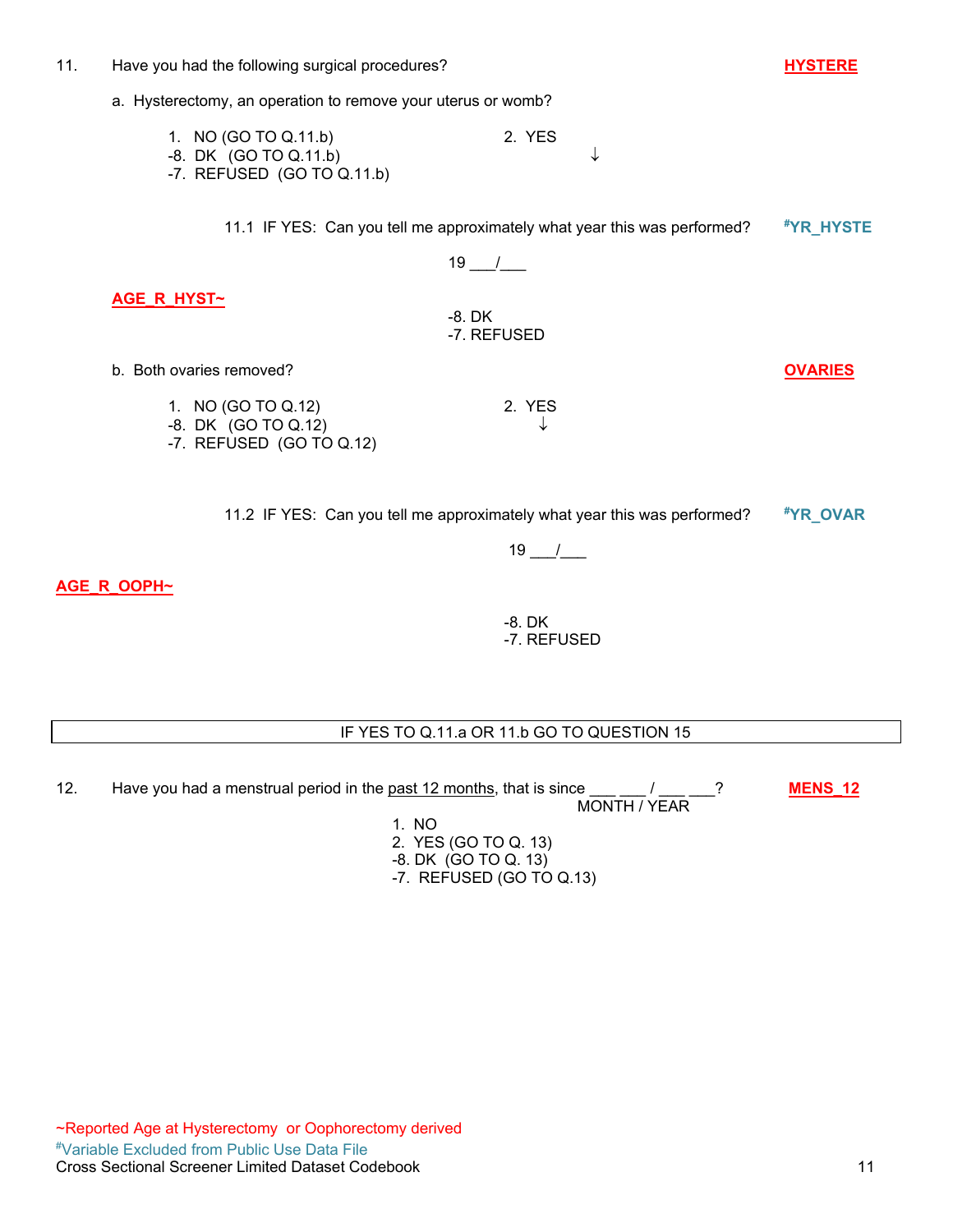12.1. Do you know if your periods stopped because of any of the following reasons?

Did they stop because of:

| a. Medication, chemotherapy or radiation treatment? |       | 1. NO 2. YES -8. DK -7. REF | <b>MEDISTOP</b>  |
|-----------------------------------------------------|-------|-----------------------------|------------------|
| b. Pregnancy or breastfeeding?                      |       | 1. NO 2. YES -8. DK -7. REF | <b>#PREGSTOP</b> |
| c. Severe weight loss or another clear reason       |       |                             |                  |
| except menopause?                                   | 1. NO | 2. YES -8. DK -7. REF       | <b>WT STOP</b>   |

12.2. Can you tell me approximately what year your periods stopped?

 $19$  /

-8. DK

-7. REFUSED

#### GO TO QUESTION 15

- 13. Compared to a year ago, has the number of days between the start of one menstrual period and the start of your next menstrual period become less predictable? **ST\_MENS**
	- 1. NO
	- 2. YES
	- -8. DK
	- -7. REFUSED
- 14. Have you had a menstrual period in the past 3 months? **MENS 3** 
	- 1. NO (GO TO Q. 15)
	- 2. YES
	- -8. DK
	- -7. REFUSED (GO TO Q.15)
	- 14.1 When did your most recent menstrual period start? [PROMPT FOR MONTH AND YEAR EVEN IF DAY UNKNOWN]

[ENTER "-8" FOR DAY FIELD IF IT IS UNKNOWN]

| #MENS_MO/#MENS_DA/#MENS_YR | AGE R LMP~ |
|----------------------------|------------|
| MO. DAY YR.                | LMPMOS~    |
| -8 DK<br>-7 REFUSED        |            |

**#PERI\_ST**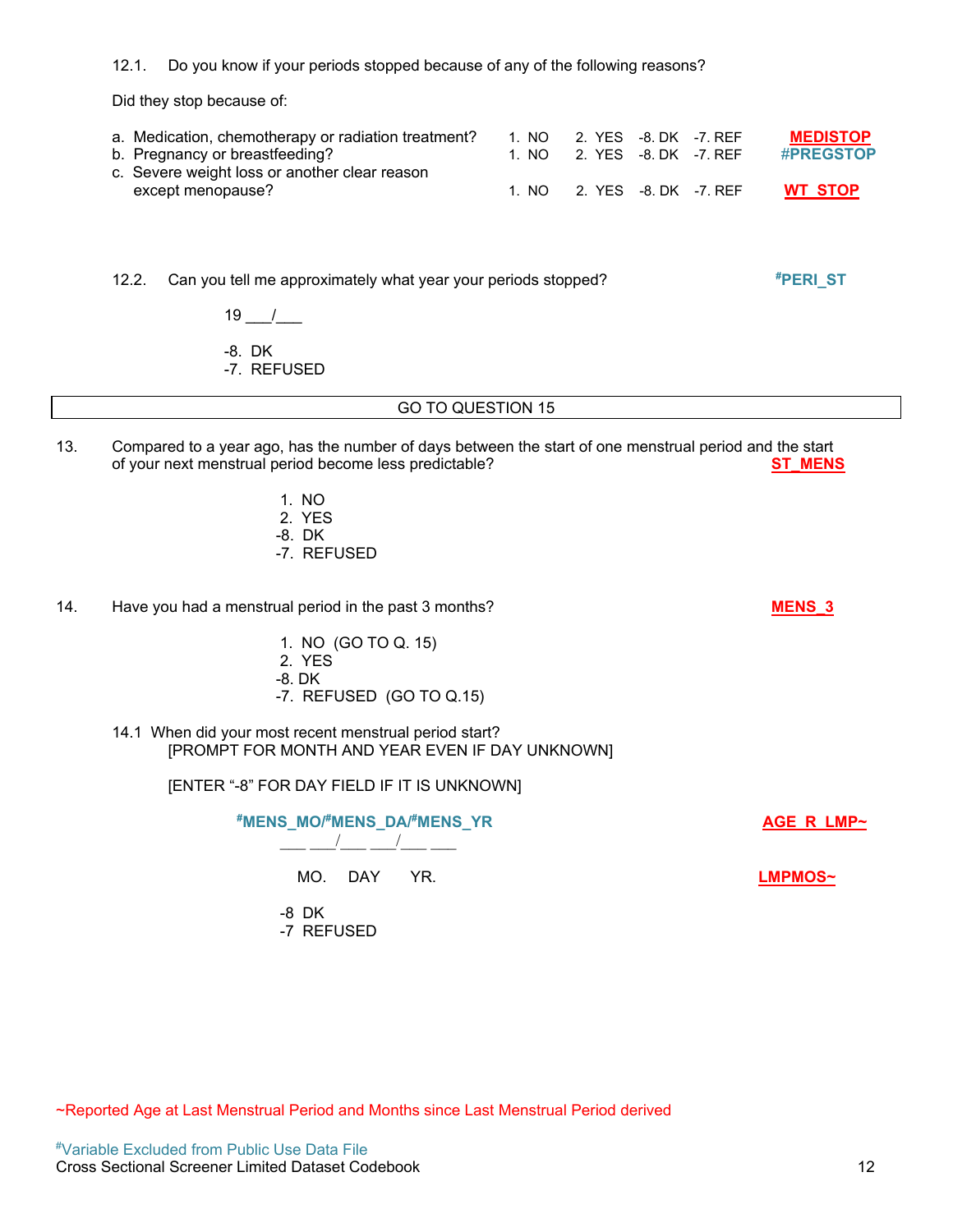- 1. NO (GO TO Q.16) 2. YES  $-8. \, DK \, (GO \, TO \, Q. \, 16)$   $\downarrow$ -7. REFUSED (GO TO Q.16)
- 15.1. What is the total number of years that you have taken birth control pills, over your lifetime? **PILLSYR** 1. LESS THAN 1 YEAR
	- 2. AT LEAST 1 BUT LESS THAN 3 YEARS
	- 3. 3-5 YEARS
	- 4. MORE THAN 5 YEARS
	- -8. DK
	- -7. REFUSED
- 16. Have you ever taken female hormones other than birth control pills for any reason? Female hormones include fertility drugs, estrogens or progestins, hormone patches or creams, hormone injections or post-menopausal<br>**HORMONE** hormones. **HORMONE**
	- 1. NO 2. YES (GO TO Q.16.1) -8. DK
	- -7. REFUSED

IF (Q.15 = 1 or -8 or -7) AND (Q.16 = 1 or -8 or -7) THEN GO TO Q.18.

IF (Q.15 = 2) AND (Q.16 = 1 or -8 or -7) THEN GO TO Q.17

- 16.1 What is the total number of years that you have taken female hormones, other than birth control pills, over your lifetime? **HORMYR**
	- 1. LESS THAN 1 YEAR
	- 2. AT LEAST 1 BUT LESS THAN 3 YEARS
	- 3. 3-5 YEARS
	- 4. MORE THAN 5 YEARS
	- -8. DK
	- -7. REFUSED
- 17. In the past 3 months, have you taken any female hormones, including birth control pills? #**HORM\_3**
	- 1. NO 2. YES -8. DK -7. REFUSED
- 18. How many live children have you given birth to? **CHILDREN**

\_\_\_ \_\_\_# CHILDREN

- -8. DK
- -7. REFUSED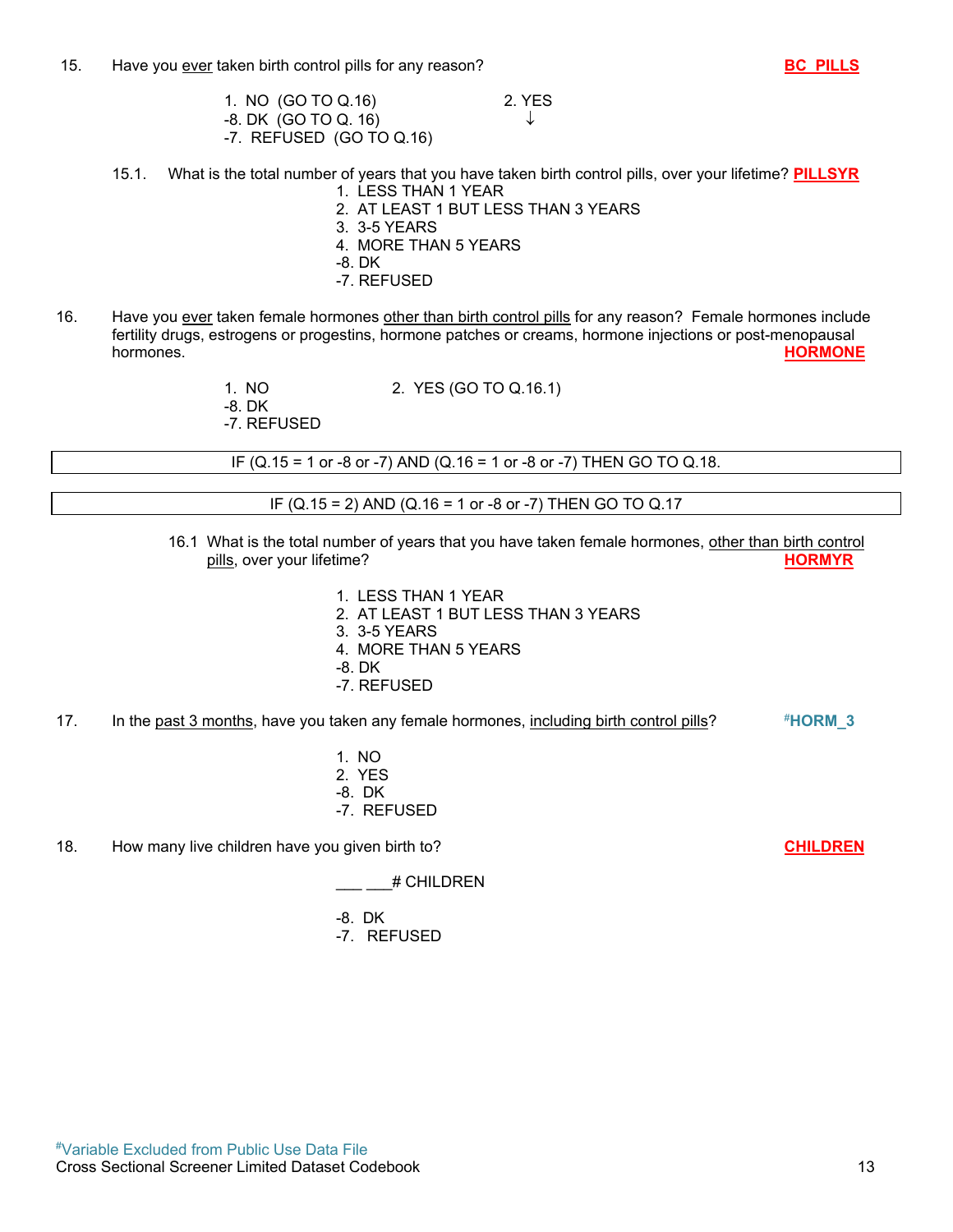19. Regarding menopause, do you think you are: **MENOPS**

- 1. Without any sign
- 2. Just beginning
- 3. In the middle 4. Near the end
- 
- 5. All through -8. DK
- 
- -7. REFUSED
- 20. Now I am going to read you some statements about some general attitudes and feelings that women your age may have. Please tell me whether you personally agree, you feel neutral or you disagree with them. [READ a-e] [PROMPT AT\*: Do you personally agree, feel neutral (have no opinion) or disagree with:]

| *a. The older a woman is, the more valued she<br>is.OLD_VAL                                           | Agree | <b>Neutral</b><br>2. | <b>Disagree</b><br>3. | <b>DK</b><br>-8. | <b>REF</b><br>-7. |
|-------------------------------------------------------------------------------------------------------|-------|----------------------|-----------------------|------------------|-------------------|
| *b. A woman is less attractive after menopause.<br><b>ATTRACT</b>                                     | 1.    | 2.                   | 3.                    | -8.              | $-7.$             |
| c. Women who no longer have menstrual<br>periods feel free and independent.<br><b>FREE</b>            | 1.    | 2.                   | 3.                    | -8.              | $-7.$             |
| d. Menopause is a mid-life change that<br>generally does not need medical attention.<br><b>NO MED</b> | 1.    | 2.                   | 3.                    | -8.              | $-7.$             |
| *e. Women with little free time hardly notice the<br>menopause.<br><b>H NOTICE</b>                    | 1.    | 2.                   | 3.                    | -8.              | $-71$             |

21. Now I am going to read you some statements about your personal feelings. Please tell me whether you agree, you feel neutral or you disagree with them. [READ a-e]

|                                                                                                                 | Agree       | Neutral      | <b>Disagree</b> | <b>DK</b> | <b>REF</b> |
|-----------------------------------------------------------------------------------------------------------------|-------------|--------------|-----------------|-----------|------------|
| *a. Overall, going through the menopause<br>or change of life will be, or was, a<br>positive experience for me. |             | 2.           | 3.              | -8.       | $-7.$      |
| <b>POSITIVE</b>                                                                                                 |             |              |                 |           |            |
| *b. As I age, I feel worse about myself.                                                                        |             | $\mathbf{2}$ | 3.              | -8.       | $-7.$      |
| <b>WORSE</b>                                                                                                    |             |              |                 |           |            |
| c. During the menopause or the change of<br>life I became, or expect to become,<br>irritable or depressed.      | $\mathbf 1$ | 2            | 3.              | -8.       | $-72$      |
| <b>MENODEPR</b>                                                                                                 |             |              |                 |           |            |
| d. I will feel, or felt, regret when my periods<br>stopped for the last time.                                   | 1.          | 2.           | 3.              | -8.       | $-7.$      |
| <b>REGRET</b>                                                                                                   |             |              |                 |           |            |
| *e. I don't, or didn't, know what to expect<br>with the menopause.<br><b>EXPECT</b>                             | 1.          | 2.           | 3.              | -8.       | $-71$      |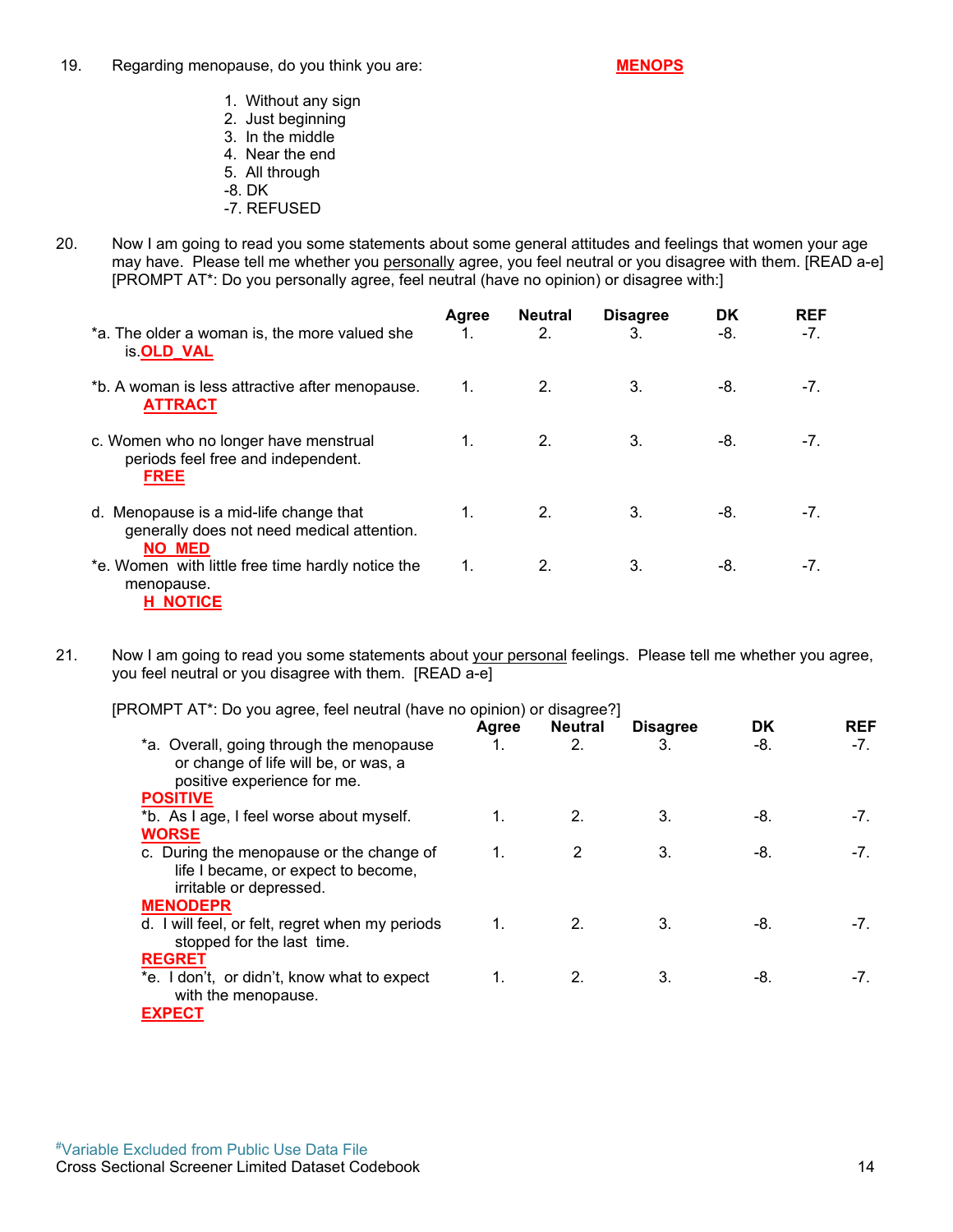22. The next statements are about your general views of life. Please tell me whether you agree, feel neutral (have no opinion) or disagree with them.

|                                           | Agree | <b>Neutral</b> | <b>Disagree</b> | DK  | <b>REF</b> |
|-------------------------------------------|-------|----------------|-----------------|-----|------------|
| a. I have a mission or purpose in life.   |       |                |                 | -8. | $-7.$      |
| <b>MISSION</b>                            |       |                |                 |     |            |
| b. My faith sustains me.                  |       |                |                 | -8. | $-1$ .     |
| <b>FAITH</b>                              |       |                |                 |     |            |
| c. I have something meaningful in my life |       |                |                 | -8. | $-1$ .     |
| that helps me to get through difficult    |       |                |                 |     |            |
| times.                                    |       |                |                 |     |            |
| -------                                   |       |                |                 |     |            |

**DIFFICU**

23. Think about the quality of your life at the present time. I'd like you to give it a rating where 0 represents the worst possible quality for you and 10 represents the best possible quality for you. How would you rate your quality of life at the present time? Choose a number between 0 and 10.

**QUALITY** WRITE IN NUMBER FROM 0 TO 10 -8 DK -7 REF

24. I would now like to ask you about your feelings over the past two weeks. Tell me how often you have felt or thought this way.

\_\_\_\_\_\_\_\_\_\_\_\_\_\_\_\_\_\_\_\_\_\_\_\_\_\_\_\_\_\_\_\_\_\_\_\_\_\_\_\_\_\_\_\_\_\_\_\_\_\_\_\_\_\_\_\_\_\_\_\_\_\_\_\_

[PROMPT AT \*: In the past two weeks you have: READ CATEGORIES]

|                                                                                                     | <b>Never</b> | Almost<br><b>Never</b> | Some-<br>times | Fairly<br>Often | Very<br>Often | DK    | <b>REF</b> |       |
|-----------------------------------------------------------------------------------------------------|--------------|------------------------|----------------|-----------------|---------------|-------|------------|-------|
| *a. Felt unable to control<br>important things in your<br><b>CONTROL</b><br>life?                   | 1.           | 2.                     | 3.             | 4.              | 5.            | -8.   | $-7.$      |       |
| *b. Felt confident about<br>your ability to handle<br>your personal problems?<br><b>CONFIDE</b>     | 1.           | 2.                     | 3.             | 4.              | 5.            | -8.   | $-7.$      |       |
| c. Felt that things were<br>going your way?                                                         |              | 1.                     | 2.             | 3.              | 4.            | 5.    | $-8.$      | $-7.$ |
| <b>YOURWAY</b>                                                                                      |              |                        |                |                 |               |       |            |       |
| d. Felt difficulties were<br>piling so high that you<br>could not overcome them?<br><b>OVERCOME</b> | 1.           | 2.                     | 3.             | 4.              | 5.            | $-8.$ | $-7.$      |       |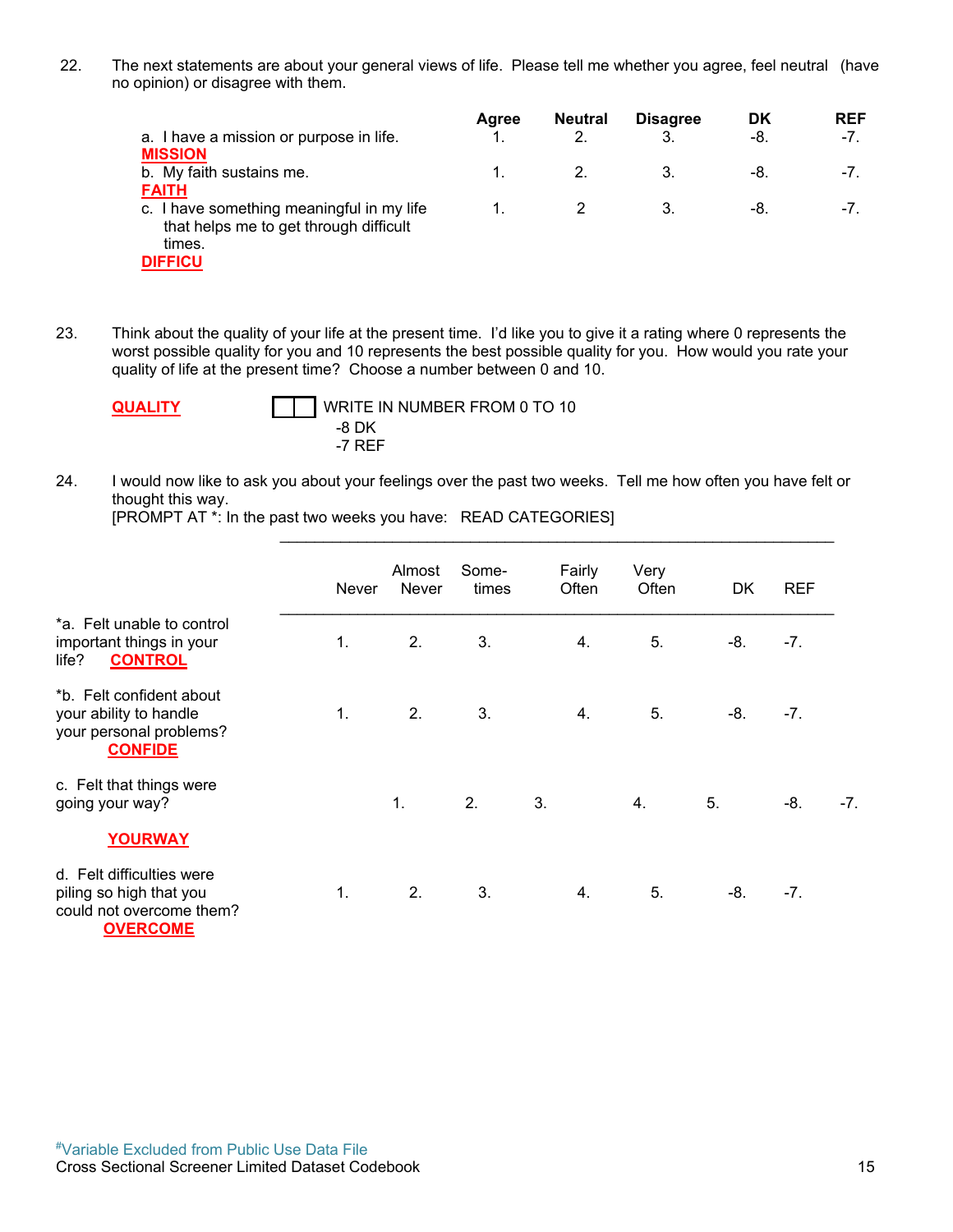25. How often is someone available **to help** you if you need someone to talk to or if you need help with daily chores?  **HELPTALK**

- 1. None of the time
- 2. A little of the time
- 3. Some of the time
- 4. Most of the time
- 5. All of the time
- -8. DK
- -7. REFUSED
- 26. About how many close friends and close relatives do you have that is, people you feel at ease with and can talk to about what is on your mind?



We have completed most of the questions and I would like to end by asking you for some important information that will help us to understand your answers better. Please remember that all of your answers will of course remain confidential.

27. Do you currently work at a job or business, not counting work around your house? (Include unpaid work in the family farm/business.) [DO NOT INCLUDE UNPAID VOLUNTEER WORK] **WORK**

> 1. NO (GO TO Q. 28) 2. YES -8. DK (GO TO Q. 28) -7. REFUSED (GO TO Q.28)

27.1. On average, how many total hours a week do you work, not counting work around the house? **TOTALHRS**

- 1. less than 35 hours
- 2. 35 hours or more
- -8. DK
- -7. REFUSED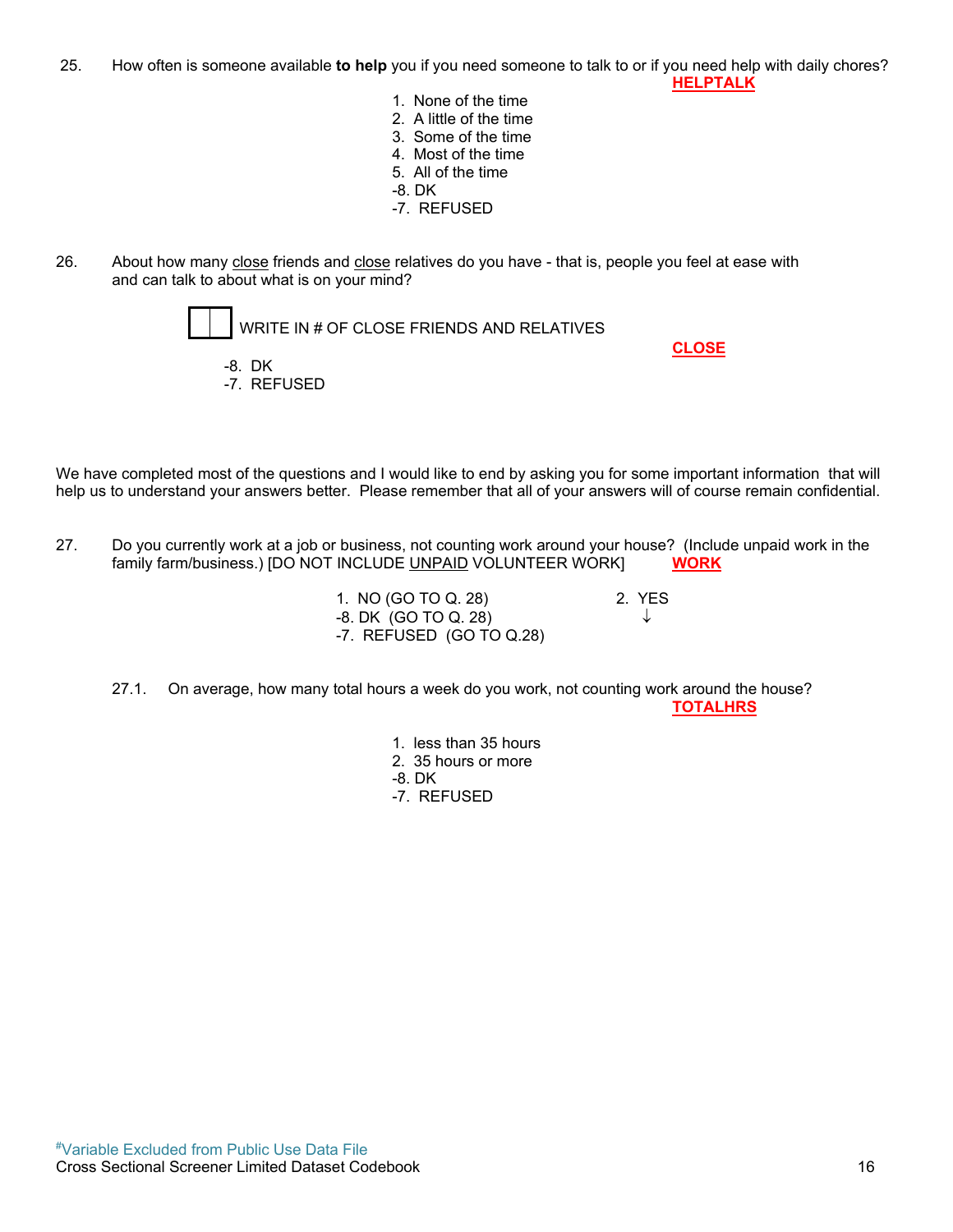### #Variable Excluded from Public Use Data File Cross Sectional Screener Limited Dataset Codebook 17

#### 28. What is the highest level of education that you completed?

- 07. GRADE 7 18. MASTER'S DEGREE<br>19. GRADE 8 19. DOCTORAL DEGREE 09. GRADE 9 -8. DK 10. GRADE 10 -7. REFUSED
	-

#### PLEASE NOTE: The above categories were condensed to five: **DEGREE**

- 1: LESS THAN HIGH SCHOOL
- 2: HIGH SCHOOL ONLY

(GO TO Q.30)<br>01. GRADE 1

- 3: SOME COLLEGE/TECHNICAL SCHOOL
- 4: COLLEGE DEGREE
- 5: POST GRADUATE EDUCATION
- 29. In what country did you complete your education, excluding vocational school or college? #**COUNTRY**
	- 1. UNITED STATES (INCLUDING U.S. TERRITORIES; PUERTO RICO; GUAM; U.S. VIRGIN ISLANDS)
	- 2. CHINA
	- 3. JAPAN
	- 4. MEXICO
	- 5. OTHER
	- -8. DK
	- -7. REFUSED
- 30. What is your birth date? \_\_\_ \_\_\_ / \_\_\_ \_\_\_ / \_\_\_ \_\_\_ #**DOB**

-8. DK

- -7. REFUSED
- 31. What is your current marital status? **MARITALGP**
	- 1. Single, Never Married

MONTH / DAY / YEAR

- 2. Currently married or living as if married
- 3. Separated/Divorced
- 4. Widowed
- -8. DK
- -7. REFUSED

- 00. DID NOT GO TO SCHOOL 13. GED
- 01. GRADE 1 14. VOCATIONAL/TRAINING<br>02. GRADE 2 14. VOCATIONAL/TRAINING SCHOOL AFTER HS GRAD
- 03. GRADE 3 15. SOME COLLEGE/ASSOC. DEGREE
- 04. GRADE 4 16. COLLEGE GRAD/BA OR BS
- 05. GRADE 5 17. SOME PROFESSIONAL SCHOOL
- 06. GRADE 6 AFTER COLLEGE GRAD.
	-
	- 19. DOCTORAL DEGREE (PhD, MD, DVM, DDS, JD, etc.)

- 11. GRADE 11
- 12. GRADE 12/HIGH SCHOOL DIPLOMA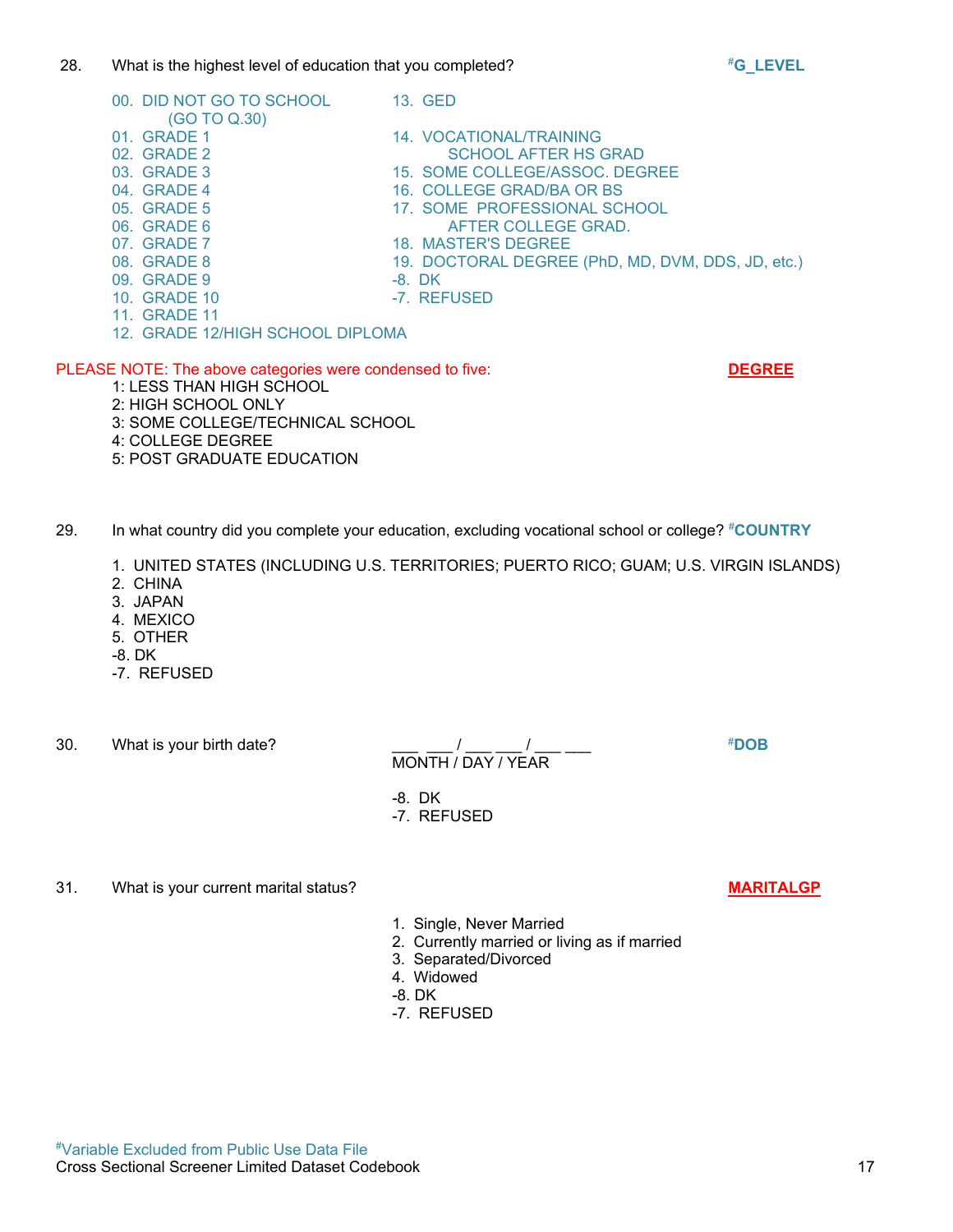- 32. How hard is it for you to pay for the very basics like food, housing, medical care, and heating? Would you say it is very hard, somewhat hard, or not very hard at all? **HOW HARD** 
	- 1 VERY HARD
	- 2 SOMEWHAT HARD
	- 3 NOT VERY HARD AT ALL
	- -8 DON'T KNOW
	- -7 REFUSED

33. How would you describe your primary racial or ethnic group? [IF "12" PROBE: I understand that you may define yourself as of mixed ethnicity, however, for the research that we are doing it is critical to classify women by their ethnicity or race. Are you comfortable, for the purpose of our study, choosing one racial or ethnic category?]

- 01 BLACK, AFRICAN AMERICAN [AFRICAN ORIGIN OR DESCENT]
- [NOTE: CODE OTHER BLACKS AS OTHER]
- 02 PUERTO RICAN
- 03 MEXICAN OR MEXICAN AMERICAN
- 04 DOMINICAN
- 05 CENTRAL AMERICAN
- 06 CUBAN OR CUBAN AMERICAN
- 07 SOUTH AMERICAN, SPANISH, OTHER HISPANIC
- 08 CHINESE OR CHINESE AMERICAN
- 09 JAPANESE OR JAPANESE AMERICAN
- 10 CAUCASIAN/WHITE NON-HISPANIC [EUROPEAN DESCENT]
- 11 OTHER [SPECIFY: 11 OTHER 2014]
- 12 NO PRIMARY AFFILIATION / "MIXED"
- -77 REFUSED

PLEASE NOTE: The above categories were condensed to five: **RACE**

- 1 BLACK, AFRICAN AMERICAN
- 2 CHINESE OR CHINESE AMERICAN
- 3 JAPANESE OR JAPANESE AMERICAN
- 4 CAUCASIAN/WHITE NON-HISPANIC
- 5 HISPANIC

Thank you for helping us with this important research study.